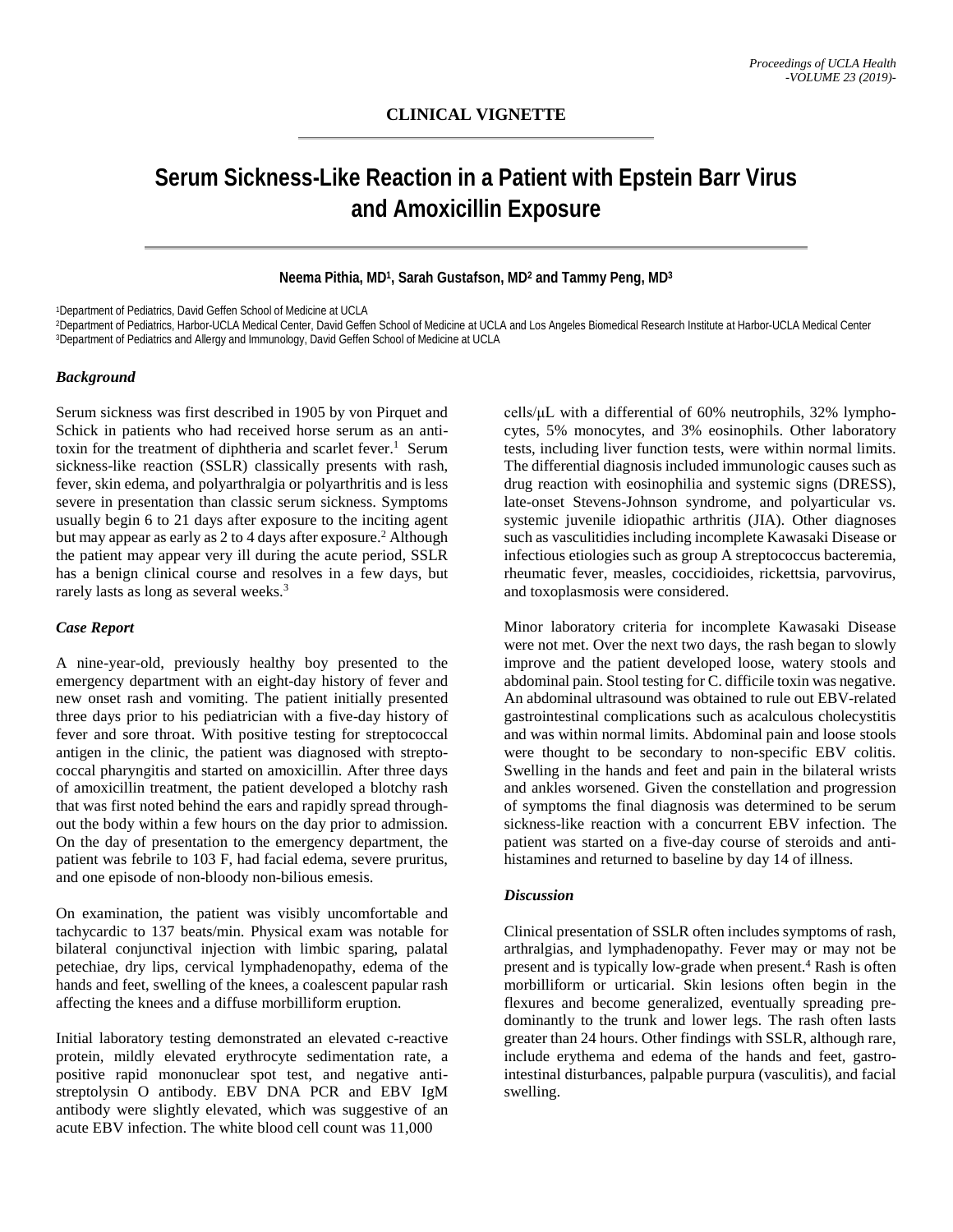SSLRs are seen following drug exposures as well as viral infections. Cefaclor, a second-generation cephalosporin is the drug most commonly cited in the literature as leading to SSLR. Cefaclor-induced SSLR has been estimated at 0.024-0.2% per course of cefaclor prescribed. <sup>5</sup> Other drugs commonly implicated in the development of SSLR include amoxicillin, cephalexin, and trimethoprim-sulfamethoxazole. Four percent of reports of serum sickness were attributed to amoxicillin, 25% to cefaclor, 2% to cephalexin, and 2% to TMP-SMZ. <sup>6</sup> The most commonly reported infectious conditions leading to SSLR include streptococcal infections and viral infections including measles, rubella, parvovirus B19, non-polio enteroviruses, adenovirus, HHV6, and hepatitis B. <sup>7</sup> Vaccines have been associated with SSLR, most commonly the rabies vaccine, but also influenza, tetanus, and pneumococcal vaccines. <sup>8</sup> Unlike classic serum sickness, data indicates that high titers of antibodies and circulating immune complexes may not be responsible for the SSLR. However, there have been a few reports of circulating immune complexes in the sera of patients with SSLR most often with penicillin.<sup>9</sup>

Recommended laboratory tests when evaluating a patient with SSLR include CBC with differential, which may show eosinophilia and a reactive lymphocytosis. Inflammatory markers, including ESR and CRP, will be elevated. Urinalysis and serum chemistries may be helpful to differentiate classic serum sickness from SSLR. In classic serum sickness, proteinuria and transient mild hematuria is seen in 50% of patients as well as an occasional doubling of serum creatinine.<sup>10</sup> Infectious testing should be pursued based on clinical suspicion.

Ultimately, SSLR is a clinical diagnosis and an inciting agent is often hard to identify and isolate. The diagnosis is considered in patients presenting with an expansive dermatologic spectrum of rash with accompanying symptoms of fever and arthralgia/ arthritis. 3

The first step in treatment includes discontinuation of the inciting agent and in cases of mild SSLR, symptoms may resolve completely within 48 hours of discontinuation. In moderate to severe SSLR, treatment with antihistamines, acetaminophen, NSAIDs, and glucocorticoids has been helpful. Antihistamines are often effective in treating pruritis and improving rash. Acetaminophen and NSAIDs are helpful for the arthralgias and low-grade fevers. Glucocorticoids alleviate severe symptoms such as high temperatures, severe arthritis or arthralgias, or more widespread rashes. Glucocorticoids are usually given PO unless severe discomfort or acute illness require IV administration. Prednisone is often dosed 0.5 to 1 mg/kg per day and Methylprednisolone 1 to 2 mg/kg per day. Occasionally higher dosing may be required. <sup>11</sup> Most cases improve with a 3-day course of glucocorticoids, and typically therapy is limited to one week.

Recommendations for future use of drugs within the same class or similar to the inciting agent is controversial. While some case reports indicate that patients were able to tolerate cefazolin after an SSLR to nafcillin<sup>11</sup> some specialists still recommend avoidance of all related drugs when possible.

## *Conclusion*

Serum sickness-like reactions are often seen after drug exposure, most commonly cefaclor. Reactions can also be seen in association with infections and vaccines. <sup>7</sup> Serum sickness presents with rash, arthralgias, and lymphadenopathy. Fever is typically low-grade and may or may not be present. <sup>5</sup> Other findings include erythema and edema of the hands and feet, gastrointestinal disturbances, palpable purpura (vasculitis), and facial swelling. Although the patient may appear ill in the acute period, the disease is often benign and self-limited, with resolution within a few days to weeks. Treatment includes removal of the inciting agent and symptomatic treatment with antihistamines and glucocorticoids in moderate to severe cases. 11

### **REFERENCES**

- 1. **von Pirquet CF, Schick B**. (Die Serumkrankheit). Serum Sickness, Schick B (Ed), Williams & Wilkins, Leipzig 1905 (translation Baltimore 1951).
- 2. **Tatum AJ, Ditto AM, Patterson R**. Severe serum sickness-like reaction to oral penicillin drugs: three case reports. *Ann Allergy Asthma Immunol*. 2001 Mar; 86(3):330-4. PubMed PMID: 11289334.
- 3. **Yerushalmi J, Zvulunov A, Halevy S**. Serum sicknesslike reactions. *Cutis*. 2002 May;69(5):395-7. PubMed PMID: 12041822.
- 4. **Yorulmaz A, Akın F, Sert A, Ağır MA, Yılmaz R, Arslan Ş**. Demographic and clinical characteristics of patients with serum sickness-like reaction. *Clin Rheumatol*. 2018 May;37(5):1389-1394. doi: 10.1007/s10067-017- 3777-4. Epub 2017 Aug 9. PubMed PMID: 28795234.
- 5. **Knowles SR, Uetrecht J, Shear NH**. Idiosyncratic drug reactions: the reactive metabolite syndromes. *Lancet*. 2000 Nov 4;356(9241):1587-91. Review. PubMed PMID: 11075787.
- 6. **Platt R, Dreis MW, Kennedy DL, Kuritsky JN**. Serum sickness-like reactions to amoxicillin, cefaclor, cephalexin, and trimethoprim-sulfamethoxazole. *J Infect Dis*. 1988 Aug;158(2):474-7. PubMed PMID: 3261315.
- 7. **Ramsay M, Reacher M, O'Flynn C, Buttery R, Hadden F, Cohen B, Knowles W, Wreghitt T, Brown D**. Causes of morbilliform rash in a highly immunised English population. *Arch Dis Child*. 2002 Sep;87(3):202-6. PubMed PMID: 12193426; PubMed Central PMCID: PMC1719242.
- 8. **Chiong FJ, Loewenthal M, Boyle M, Attia J**. Serum sickness-like reaction after influenza vaccination. *BMJ Case Rep*. 2015 Dec 16;2015. pii: bcr2015211917. doi: 10.1136/bcr-2015-211917. PubMed PMID: 26677148; PubMed Central PMCID: PMC4691861.
- 9. **Kunnamo I, Kallio P, Pelkonen P, Viander M**. Serumsickness-like disease is a common cause of acute arthritis